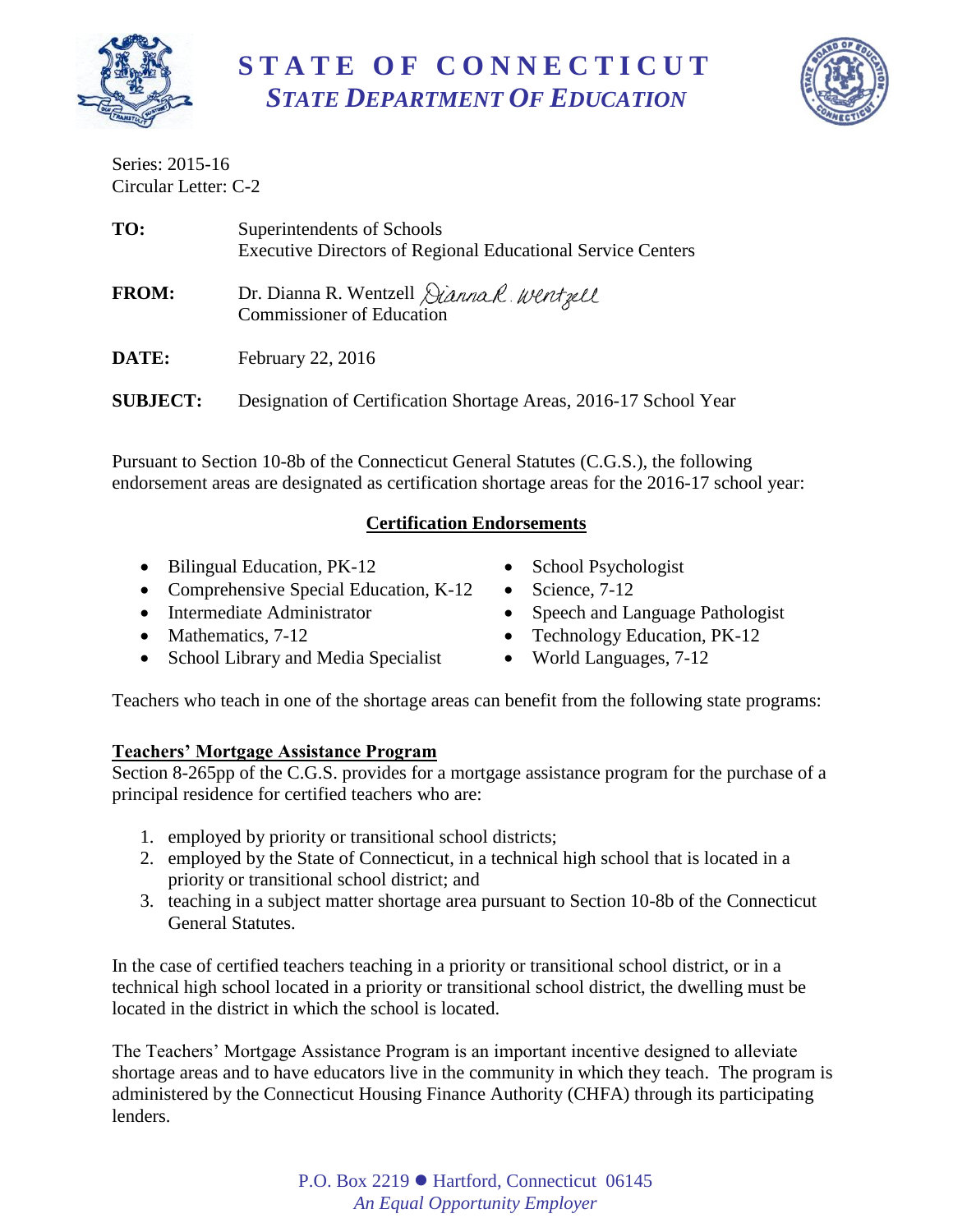Designation of Certification Shortage Areas, 2016-17 School Year February 22, 2016 Page 2

All eligible teachers seeking a mortgage through this program will be required to have a Statement of Eligibility signed by the Superintendent of Schools in their district. Attached is the Statement of Eligibility that you may copy and distribute to eligible teachers. This signed Statement will be required by the mortgage lender for proof of eligibility.

### **Any questions or concerns regarding the Teachers' Mortgage Assistance Program may be directed to the Single Family Underwriting Unit at CHFA at 860-571-3502.**

### **Rehiring of Retired Teachers**

Retired teachers may be reemployed without being subject to the statutory earnings limit if they teach in a subject shortage area for the school year in which they are employed. The period of employment may last one full school year and may be extended for an additional year, subject to prior approval of the Teachers' Retirement Board. If you have questions about this program, please contact Darlene Perez at the Teachers' Retirement Board at 860-241-8400.

## **Federal Shortage Area Programs**

Teachers holding certifications in the state-designated shortage areas may be eligible for:

- targeted teacher deferment for borrowers under the Family Federal Education Loan (FFEL) and Federal Supplemental Loans for Students (SLS) programs [34 CFR 682.210(q)];
- cancellation of up to 100 percent of their debt under the Federal Perkins Loan Program for full-time teaching in fields of expertise [34 CFR 674.53(c)]; or
- reduction of the teaching obligation for scholars under the Paul Douglas Teacher Scholarship Program [34 CFR 653.50(a)].

Additionally, teaching in a shortage area enables grant recipients under the Teacher Education Assistance for College and Higher Education (TEACH) Grant Program to fulfill their teaching obligations [34 CFR 686.12(d)].

Please refer Federal Stafford/SLS and Federal Perkins Loan borrowers who have general questions concerning their loan(s), including the teacher shortage area deferment, to the Federal Student Aid Hotline at 1-800-4-FED-AID, and refer Douglas Scholars to the state agency that awarded the scholarship.

# **Connecticut Recruitment and Training Initiatives to Address Shortage Areas**

The Connecticut State Department of Education's (CSDE) Talent Office continues to implement strategic initiatives that attract qualified candidates to the education profession, especially in the shortage areas.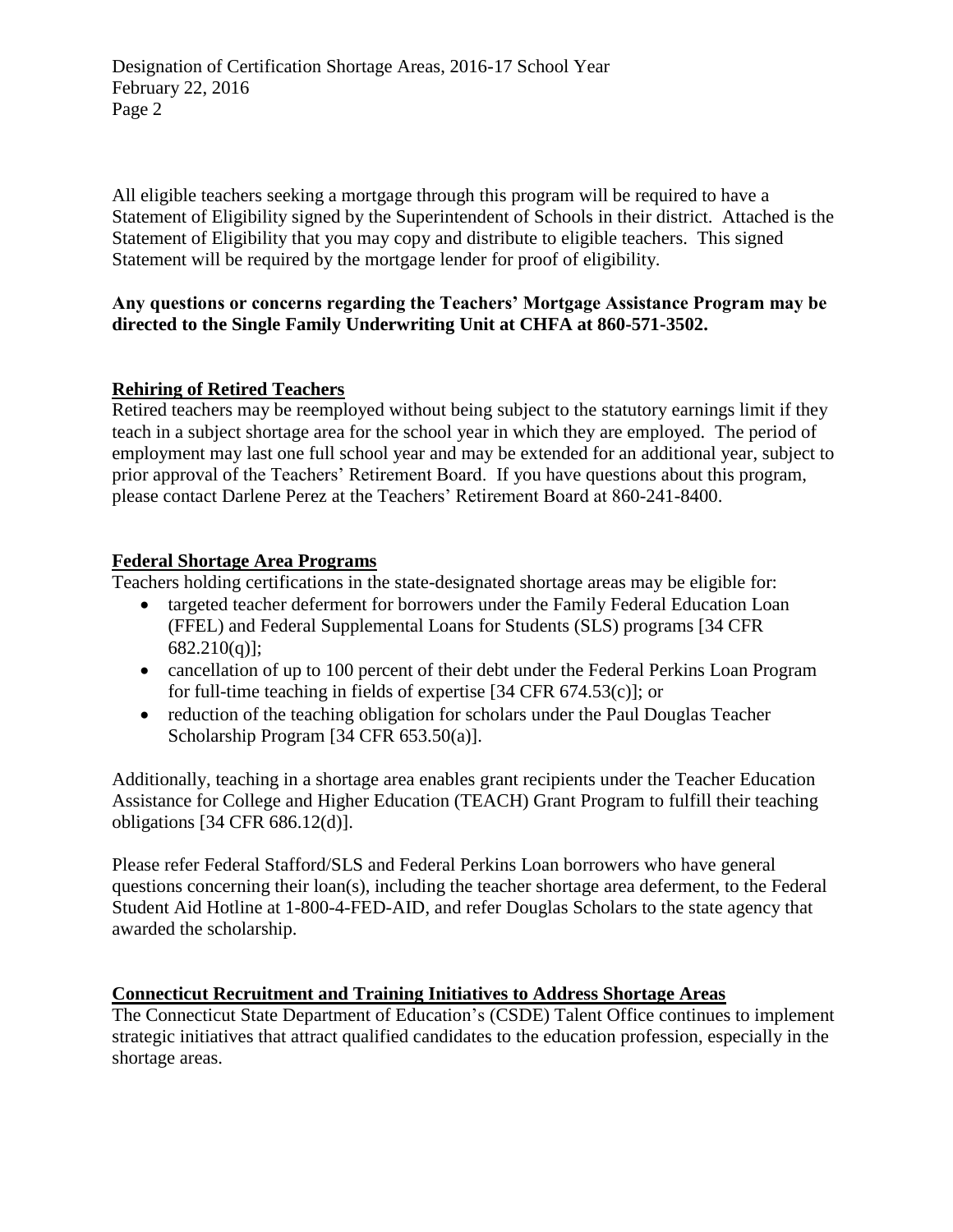Designation of Certification Shortage Areas, 2016-17 School Year February 22, 2016 Page 3

Among the talent initiatives approved by the State Board of Education (SBE) are a variety of alternate route to certification programs which focus on recruiting and training educators for high needs teaching and administration areas. These programs vary from training educators for a first-time certificate to training certified educators for additional advanced certification endorsement areas of teaching, reading or administration. *A bachelor's degree or higher is a prerequisite for these alternate route programs.* Candidates without a bachelor's degree should refer to a [Guide to Approved Educator Preparation Programs in Connecticut.](http://www.sde.ct.gov/sde/lib/sde/PDF/Cert/guides/ap_ed_prep_prgms.pdf)

## **Alternate Route to Certification Programs**

## **First-Time Certificates:**

- The Office of Higher Education Alternate Route to Certification [\(ARC\)](http://www.ctohe.org/ARC/) Program prepares qualified candidates with content knowledge and relevant work experience for a first-time certificate in secondary content areas or PK-Grade 12 certification areas.
- Teach for America [\(TFA\)](http://www.teachforamerica.org/) Connecticut prepares candidates with content knowledge for a first-time certificate in elementary or secondary certification areas.

## **Cross-Endorsements:**

- Alternate Route to Certification for Teachers to become Library Media Specialists [\(ARCLMS\)](http://www.aces.org/professional-development/arclms/overview) at ACES prepares qualified candidates who already hold a teaching certificate for a cross-endorsement in School-Library Media Specialist (#062).
- Advanced Alternate Route to Certification [\(AARC\)](http://www.crec.org/tabs/aarc/index.php) for Special Education at CREC prepares qualified candidates who already hold a teaching certificate for a crossendorsement in Comprehensive Special Education, K-12 (#165).
- Alternate Route to Certification for Teachers of English Language Learners [\(ARCTELL\)](http://www.aces.org/professional-development/arctell/overview) at ACES prepares qualified candidates who already hold a teaching certificate for a crossendorsement in Bilingual Education (#902-974).

### **Administration Endorsement:**

- [Residency Program for School Leadership](http://www.achievementfirst.org/our-approach/residency-program/) through Achievement First prepares aspiring school leaders through a one-year training and residency program for an initial Intermediate Administration and Supervision Endorsement #092.
- The [LEAD CT UCAPP Residency](http://www.leadconnecticut.org/services-programs/urban-principal-residency-092-program/) prepares candidates to earn the #092 certificate through a one-year program combining rigorous coursework with a full-year residency under the supervision of a mentor principal.

# **New Program for Speech and Language Pathologist Certification**

Sacred Heart University is seeking approval from the SBE to offer a degree program leading to certification in Speech and Language Pathology (SLP). The SBE will review the program for approval in the spring of 2016.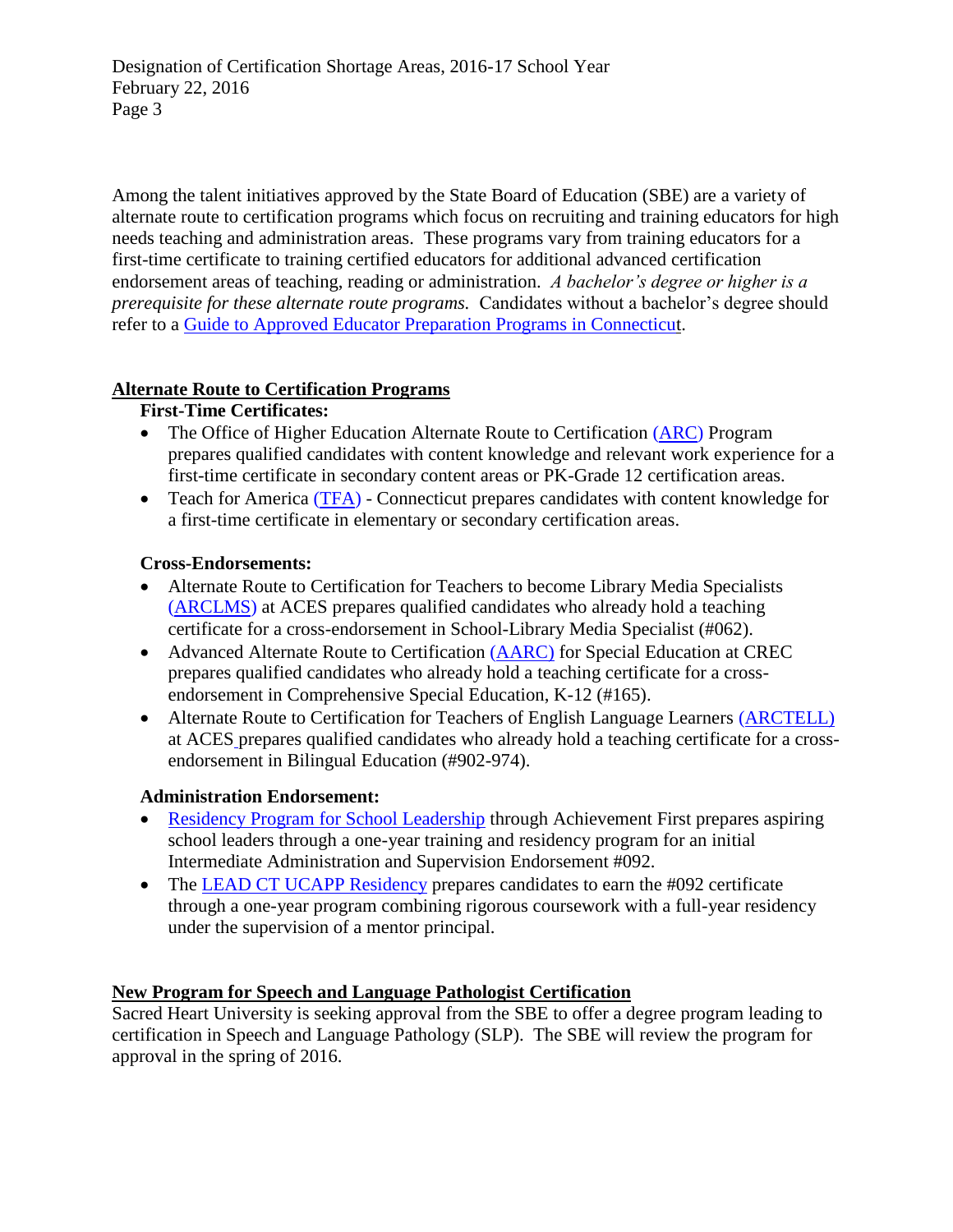Designation of Certification Shortage Areas, 2016-17 School Year February 22, 2016 Page 4

For additional information about the information in this memo, please contact:

- Designation of certification shortage areas: Michael Sabados, [michael.sabados@ct.gov,](mailto:michael.sabados@ct.gov) 860-713-6856
- Talent Office Initiatives to address shortage areas: Anne McKernan, [anne.mckernan@ct.gov,](mailto:anne.mckernan@ct.gov) 860-713-6878

DRW:ams Attachment